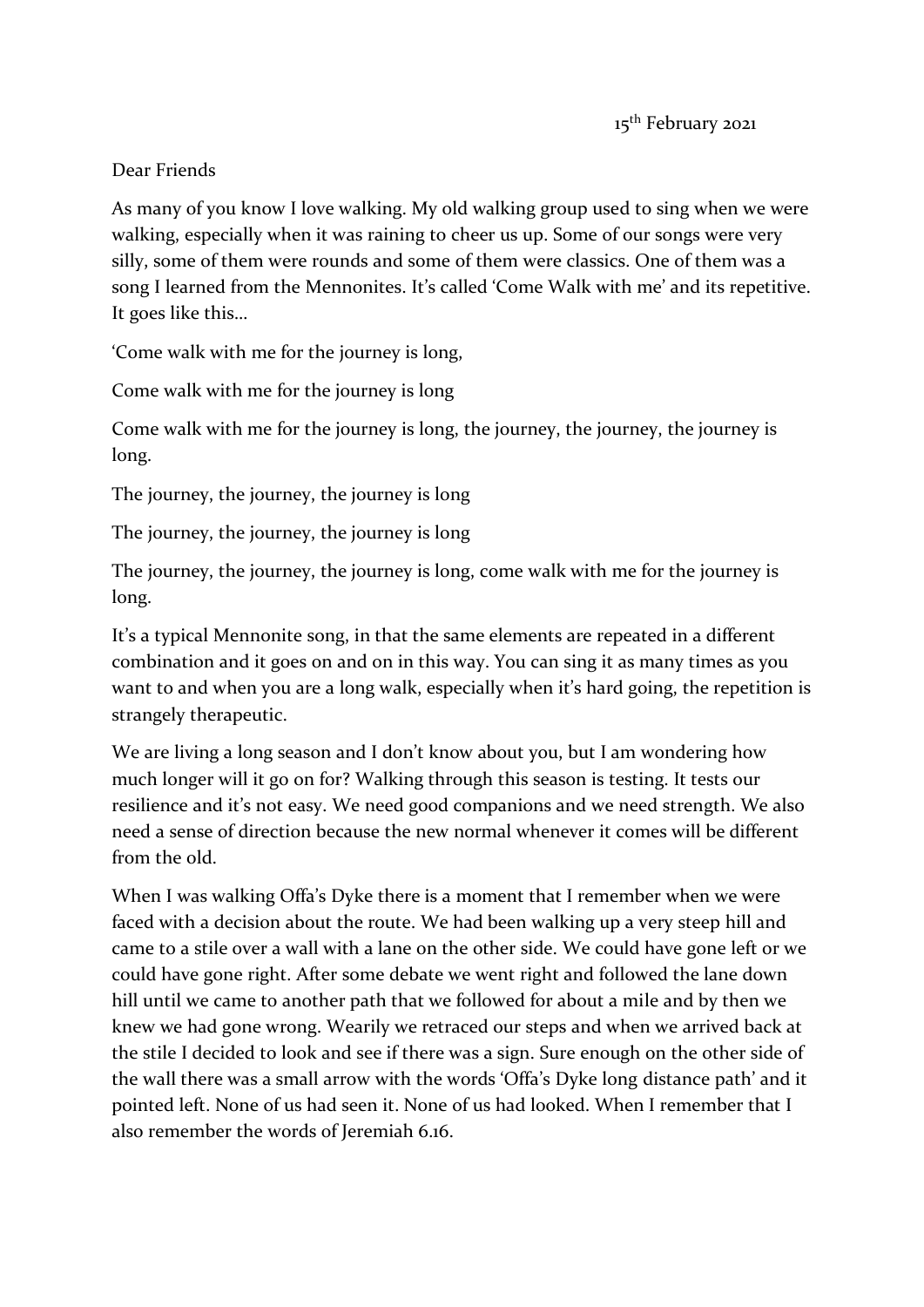'Stand at the crossroads and look. Ask for the ancient paths. Ask where the good way is and walk in it and you will find rest for your souls.'

A trusted path can be good and helpful but we should never take it for granted. A trusted path can also become a groove we can't escape. We need to be asking, is this the way?

In Isaiah 30. 21, there is a promise which says, 'Whenever you turn to the right or the left your ears will hear a voice from behind you saying, 'This is the way, walk in it.''

So, following Jesus requires us to seek the way, asking for the ancient path of Christian obedience while seeking to actively listen for the Spirit of God, guiding and nudging us in the direction we should go. This requires patience and as we enter Lent on Wednesday it's a good opportunity to practise this spiritual discipline; beginning each day with a prayer that we will grow in our willingness to listen for God's voice, discern his path and find the wisdom we need in the choices we make.

Eugene Peterson described Christian discipleship as 'the long walk of obedience in the same direction.'

No one else can walk the path for us but finding good companions to share the walk with is a great thing. When Jesus surprised the disciples on Emmaus road they were walking together. As I think of the people who formed my walking group over many years, I am grateful to all of them because each of them contributed something to the whole, a gift for song, cheerfulness, thoughtfulness, playfulness, resilience, map reading skills, common sense and so much more. God gifts us each other for a reason.

As we walk the road to Jerusalem with Jesus through the long days of Lent that lead us to Easter may we find grace for the long walk of obedience in the same direction. No one else can walk the path for us but finding good companions to share the walk with is a great thing. When Jesus surprised the disciples on Emmaus road they were walking together.

When we are weary, may we be renewed in confidence and hope as our strength is restored.

'Do you not know?

Haven't you heard?

The Lord is the everlasting God, the creator of the ends of the earth.

He will not grow tiered or weary and his understanding is beyond human grasp.

He gives strength to the weary and increases the power of the weak.

Even youths grow tried and weary and young men stumble and fall,